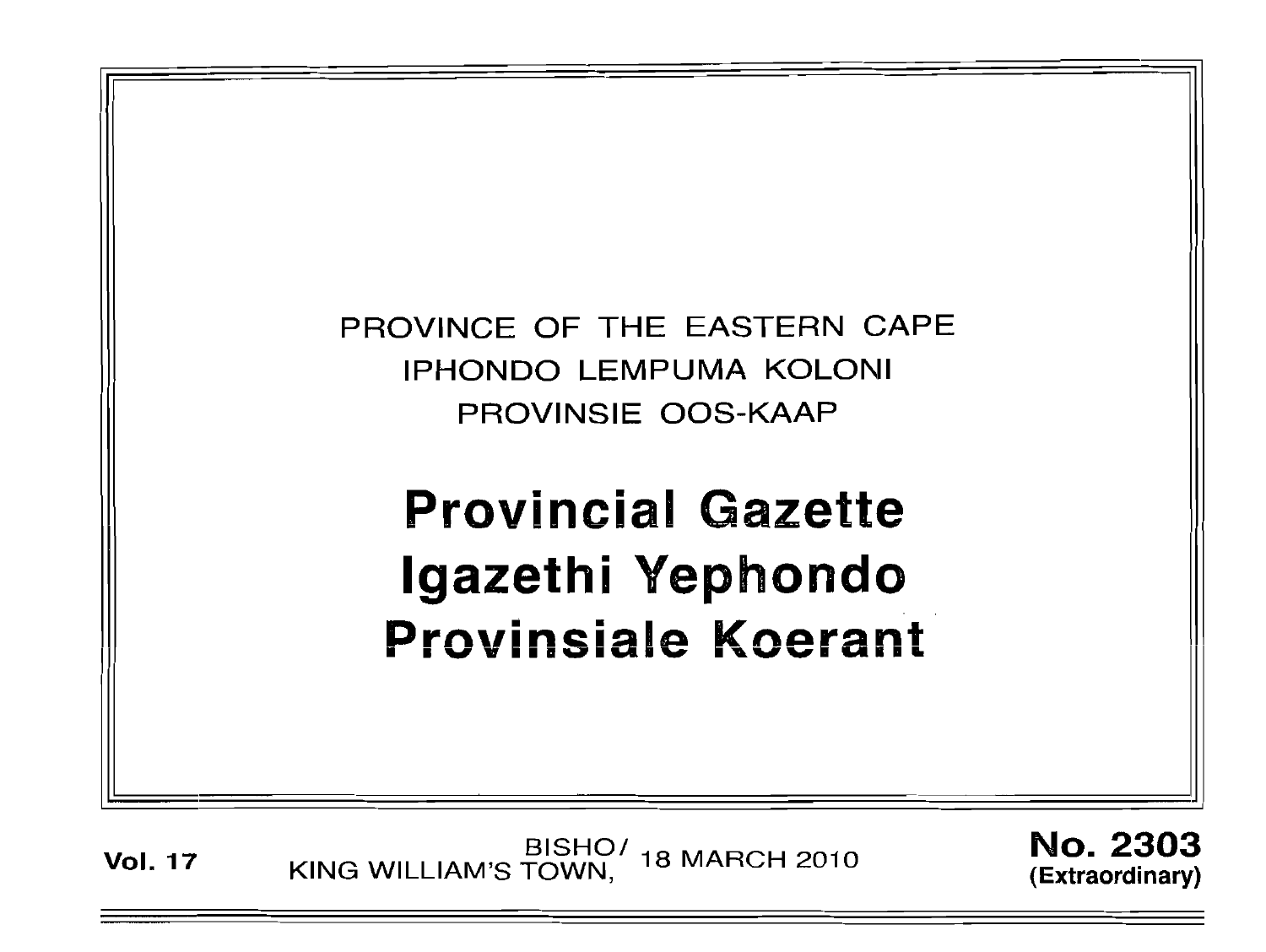#### **IMPORTANT NOTICE**

**The Government Printing Works will not be held responsible for faxed documents not received due to errors on the fax machine or faxes received which are unclear or incomplete. Please be advised that an "OK" slip, received from a fax machine, will not be accepted as proof that documents were received by the GPW for printing. If documents are faxed to the GPW it will be the sender's responsibility to phone and confirm that the documents were received in good order.**

**Furthermore the Government Printing Works will also not be held responsible for cancellations and amendments which have not been done on original documents received from clients.**

# **CONTENTS ·INHOUD**

No. **GENERAL NOTICE' ALGEMENE KENNISGEWING** Page Gazette<br>No. No. No. No. 93 Local Government: Municipal Structures Act (117/1998): Municipal Demarcation Board: Delimitation of municipal wards: Nxuba Local Municipality (EC128) . 93 Wet op Plaaslike Regering: Munisipale Strukture (117/1998): Munisipale Afbakeningsraad: Afbakening van munisipale wyke: Nxuba Plaaslike Munisipaliteit (EC128) . 3 6 2303 2303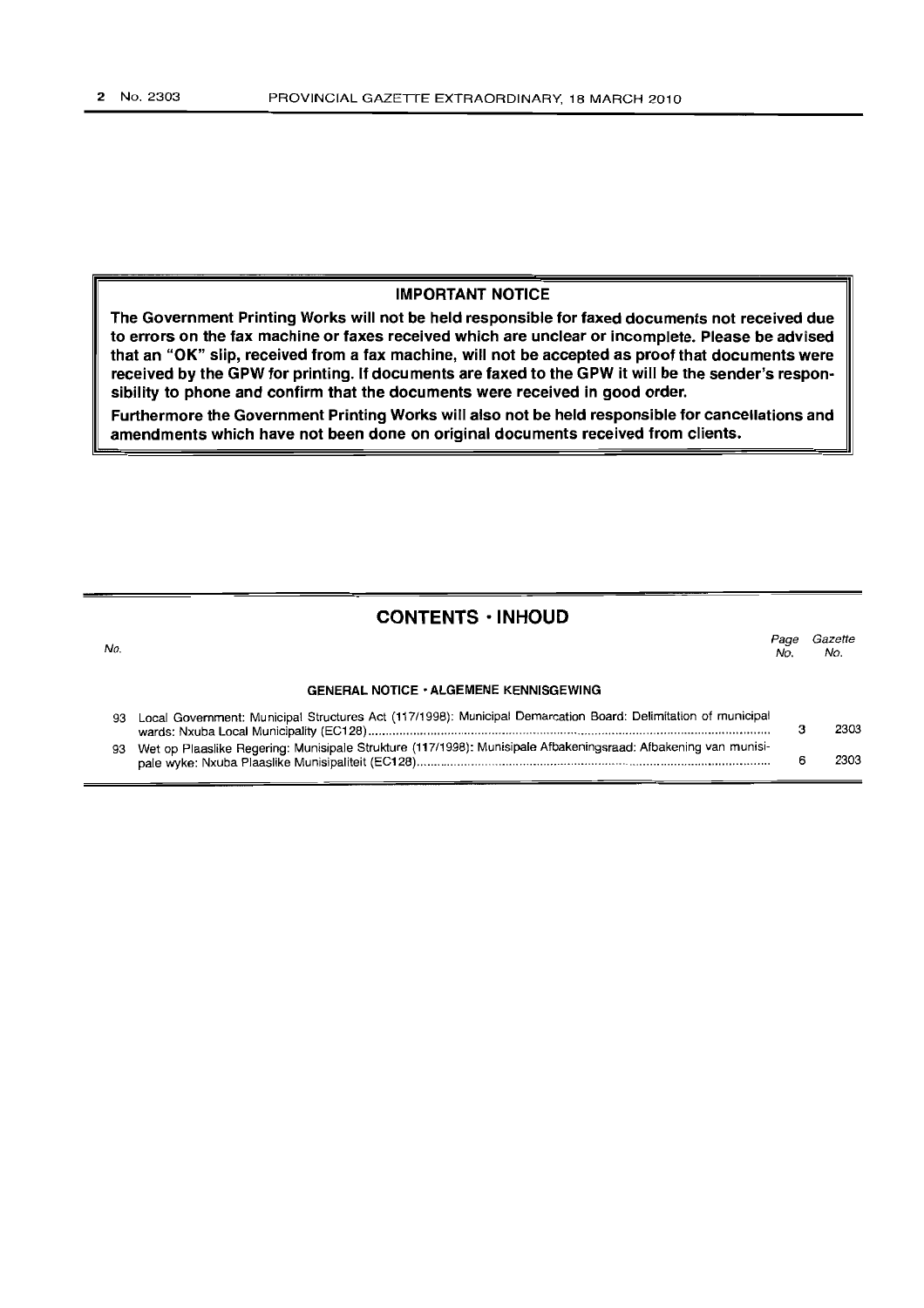No.2303 3

# **GENERAL NOTICE ALGEMENE KENNISGEWING**

#### **NOTICE 93 OF 2010**

### **MUNICIPAL DEMARCATION BOARD DELIMITATION OF MUNICIPAL WARDS IN TERMS OF THE LOCAL GOVERNMENT: MUNICIPAL STRUCTURES ACT, 1998**

#### **Municipality: Nxuba Local Municipality (EC128)**

In terms of Item 5(1) of Schedule 1 to the Local Government: Municipal Structures Act, 1998 (Act No.117 of 1998) ("the Act") the Municipal Demarcation Board hereby publishes its delimitation of wards for the above-mentioned municipality. Particulars of the delimitation are listed in the Schedule.

In terms of Item 5(2) of Schedule 1 to the Act, any person aggrieved by a delimitation may, within 14 days of publication of this notice, submit objections in writing to:

The Municipal Demarcation Board Private Bag X28

**Hatfield** 0028

Fax: 012-3422480 E-mail: robert@demarcation.org.za

The attached form MDB5 must please be used to object. The form is also available on www.demarcation.org.za

**LANDIWE MAHLANGU CHAIRPERSON: MDB**

#### **SCHEDULE**

In terms of Section 18(3) of the Local Government: Municipal Structures Act, 1998 (Act 117 of 1998) the MEC responsible for local government has determined that the municipal council consists of 8 councillors.

After having consulted the Independent Electoral Commission, The Municipal Demarcation Board has delimited the municipality into 4 wards in terms of Schedule 1 to the Act.

The number of registered voters in each ward does not vary by more than fifteen percent from the norm. The norm was determined by dividing the total number of voters on the municipal segment of the national common voters roll, namely 12702 voters on 12 February 2009, by the number of wards in the municipality.

An overview map of the boundary of the municipality, with the boundaries of the wards within the municipal boundary, and a map of each ward are attached. In case of a discrepancy between a map and this schedule, the map will prevail.

The ward numbers, the voting districts and voting stations in each ward, and the number of voters are as follows: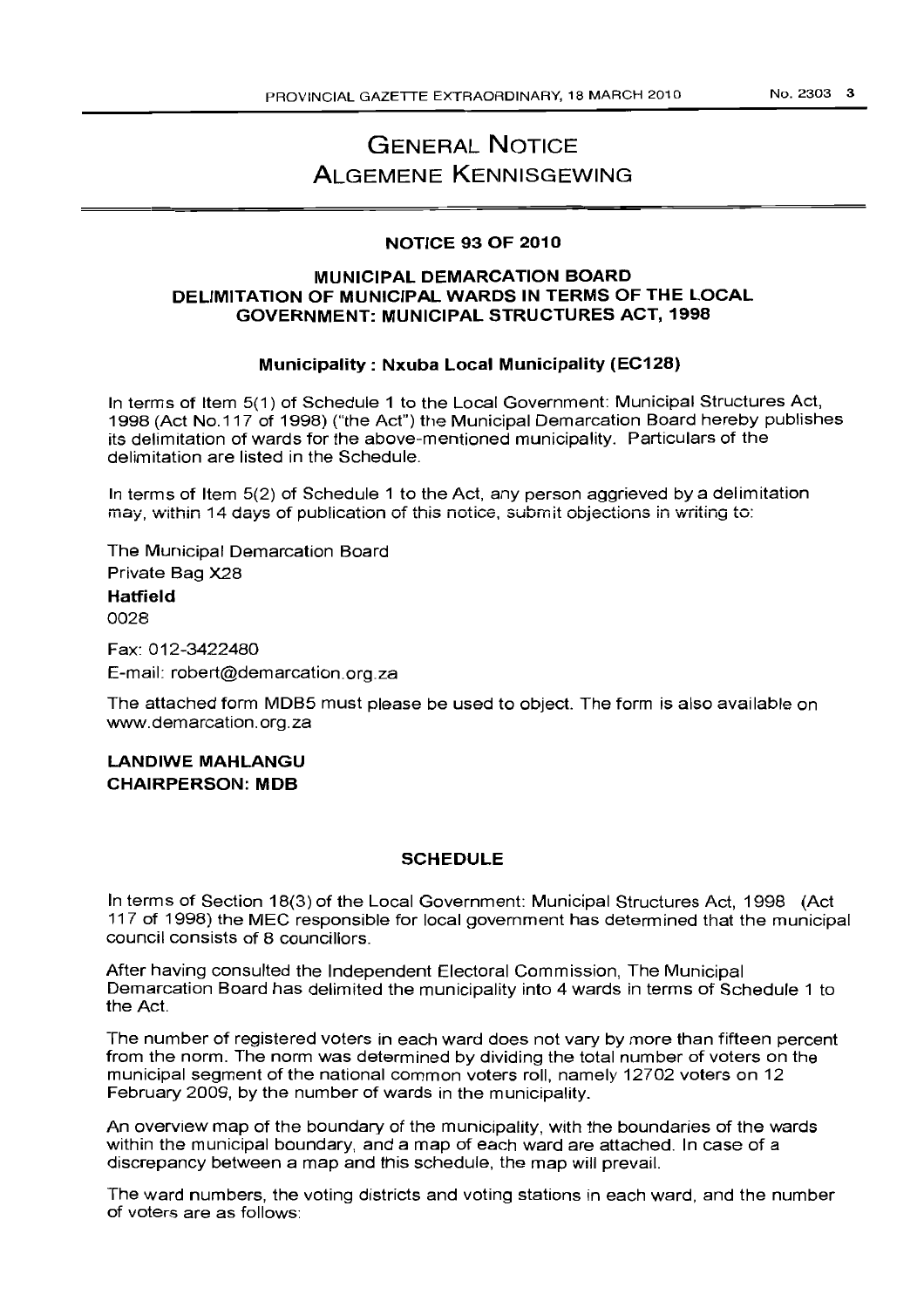| <b>Voting District</b> | <b>Voting Station</b> | Number of Voters |
|------------------------|-----------------------|------------------|
| 10540022               | LINGELETHU CRECHE     | 2142             |
| 10760071               | <b>YELLOWWOODS</b>    | 77               |
| 10540055               | ITOWN HALL ADELAIDE   | 638              |
| 10760048               | <b>WAGONSDRIFT</b>    | 123              |

# **WARD 1 comprises of a total of 2975 registered voters**

# **WARD 2 comprises of a total of 3443 registered voters**

| Voting District丨 | <b>Voting Station</b>                                 | Number of Voters |
|------------------|-------------------------------------------------------|------------------|
|                  | 10540011 (Portion) BEZUIDENHOUTVILLE COMMUNITY CENTRE | ' 725            |
| 10540033         | LINGELETHU COMMUNITY CENTRE                           | 1718             |

# **WARD 3 comprises of a total of 3168 registered voters**

| Voting District | <b>Voting Station</b>            | Number of Voters |
|-----------------|----------------------------------|------------------|
| 10560013        | <b>IBEDFORD TOWN HALL</b>        | 1997             |
| 10560024        | <b>IMSOMBOMVU COMMUNITY HALL</b> | 171              |

### **WARD 4 comprises of a total of 3116 registered voters**

| <b>Voting District</b> | <b>Voting Station</b>              | Number of Voters |
|------------------------|------------------------------------|------------------|
| 10760026               | WALKERVALE                         | 245              |
| 10540011 (Portion)     | BEZUIDENHOUTVILLE COMMUNITY CENTRE | 400              |
| 10760015               | WINTERBERG COUNTRY CLUB            | 275              |
| 10780062               | IGLENTHORN                         | 97               |
| 10760059               | POST RETTEF                        | 190              |
| 10760060               | MOLWENI PRIVATE GAME RESERVE       | 30               |
| 10780017               | <b>EILDON</b>                      | 199              |
| 10780051               | FAIRHOLDT CHURCH                   | 100              |
| 10560035               | NYARHA TOWN HALL                   | 1580             |

**Important: This Schedule contains the total number of registered voters on the municipality's segment of the national common voters' roll on 12 February 2009 as provided for in Government I\lotice No. 750 published in Government Gazette No. 32407 of 15 July 2009. The voting district numbers, the voting district boundaries, voting stations, and the number of voters may change after the registration of voters for the 2011 local elections.**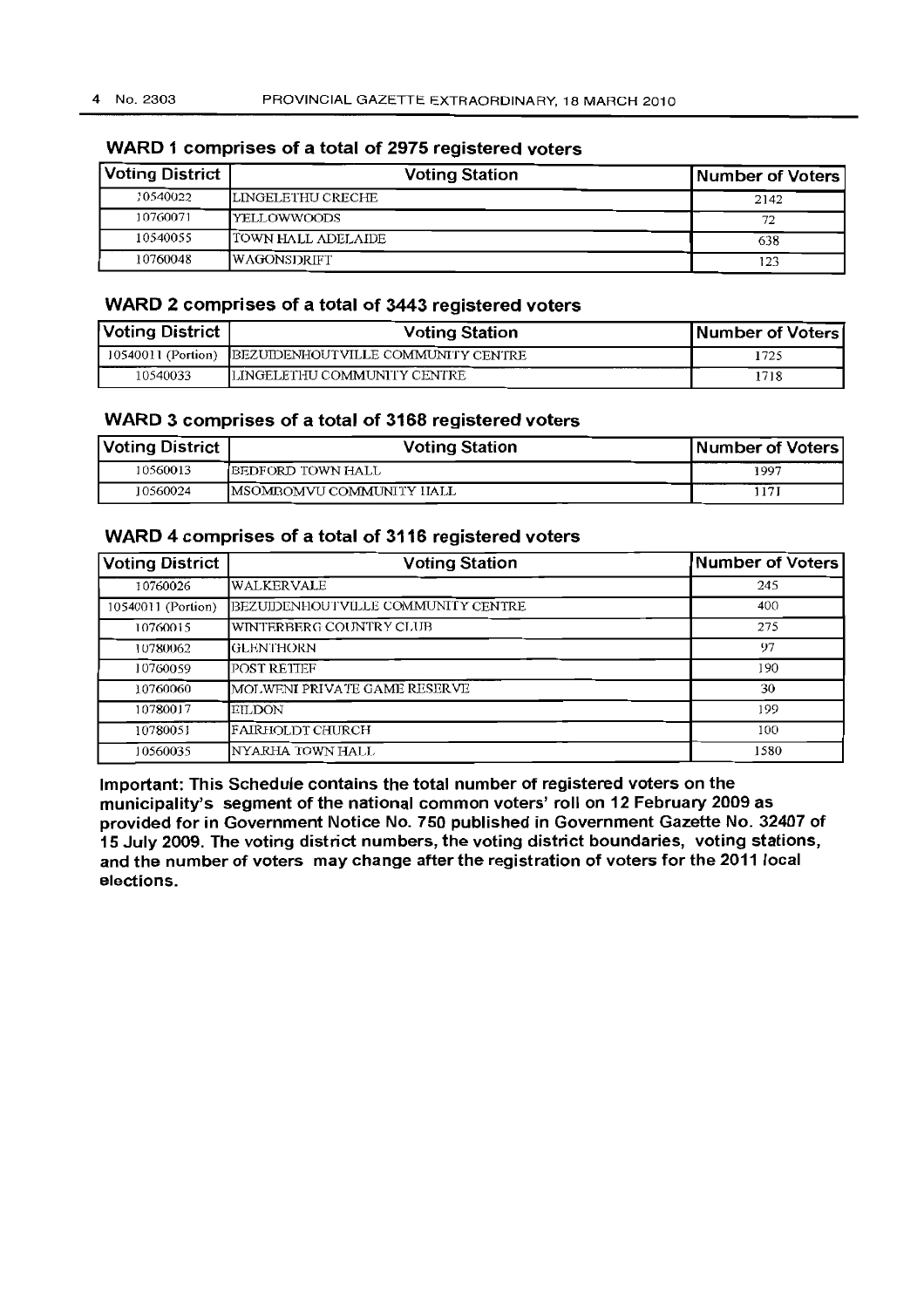#### FORM MDB5

#### WARD DELIMITATION

#### OBJECTION IN TERMS OF ITEM 5(2) OF SCHEDULE 1 TO THE LOCAL GOVERNMENT: MUNICIPAL STRUCTURES ACT, 1998

I hereby object to the delimitation of the boundaries of the following wards:

| ------<br><b>WARD NUMBER</b> | ------<br><b>REASON/MOTIVATION</b> |  |
|------------------------------|------------------------------------|--|
|                              |                                    |  |
|                              |                                    |  |
|                              |                                    |  |

I request the Municipal Demarcation Board to consider the following alternative proposals:

| <b>Ward number</b> | The ward should comprise of the<br>following voting districts (Provide voting<br>district number and the number of<br>voters in brackets e.g.<br>VD1123456(1500)+VD345678(2500)=4000) | Motivation |
|--------------------|---------------------------------------------------------------------------------------------------------------------------------------------------------------------------------------|------------|
|                    |                                                                                                                                                                                       |            |
|                    |                                                                                                                                                                                       |            |
|                    |                                                                                                                                                                                       |            |
|                    |                                                                                                                                                                                       |            |

I confirm that:

- each cluster of voting districts form a contiguous ward;
- the number of voters in each ward fall within the minimum and maximum of voters allowed per ward;
- the proposed ward boundaries comply, in general, Wth the criteria.

**SIGNATURE** 

**NAME AND SURNAME** 

**DATE**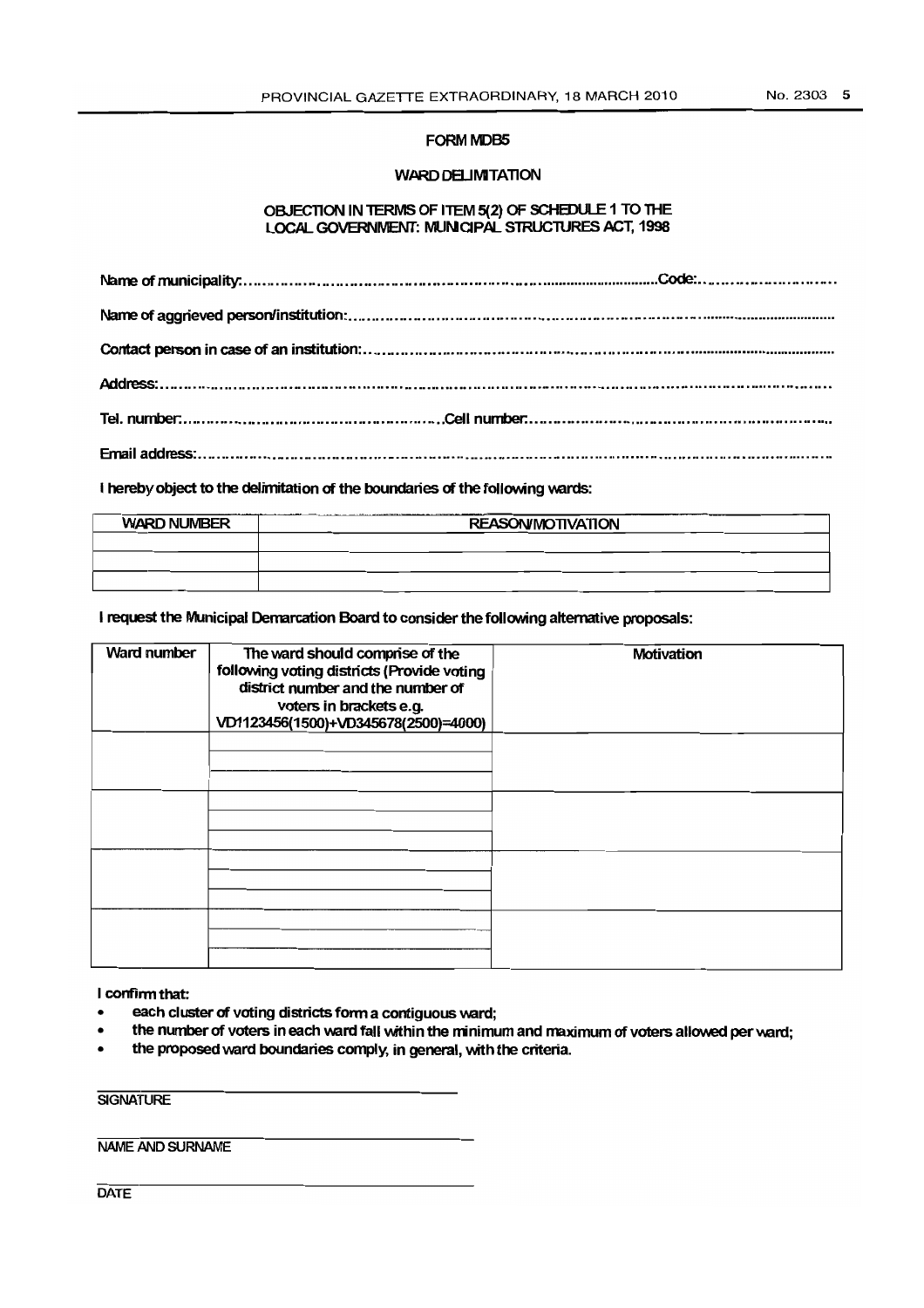#### **KENNISGEWING 93 VAN 2010**

# **MlINISIPALE AFBAKENINGSRAAD AFBAKENING VAN MUNISIPALE WYKE INGEVOLGE DIE WET OP PLAASUKE REGERING: MUNISIPALE STRUKTURE, 1998**

#### **Munisipaliteit : Nxuba Plaaslike Munisipaliteit (EC128)**

Ingevolge Item 5(1) van Bylae 1 van die Wet op Plaaslike Regering: Munisipale Strukture, 1998 (Wet No. 117 van 1998) ("die Wet") publiseer die Munisipale Afbakeningsraad hiermee sy afbakening van wyke vir die bogenaamde munisipaliteit. Besonderhede van die afbakening is vervat in die Bylae.

Ingevolge Item 5(2) van Bylae 1 van die Wet, kan enige persoon wat gegrief is deur 'n afbakening binne 14 dae na publikasie van hierdie kennisgewing skriftelike besware voorlê aan:

Die Munisipale Afbakeningsraad Privaatsak X28

**Hatfield**

0028

Faks: 012-3422480

E-pos: robert@demarcation.org.za

Die aangehegte vorm MDB5 moet asseblief gebruik word om beswaar aan te teken. Die vorm is ook beskikbaar op www.demarcation.org.za

# **LANDIWE MAHLANGU VOORSITTER: MUNISIPALE AFBAKENINGSRAAD**

# **BYLAE**

Ingevolge Artikel 18(3) van die Wet op Plaaslike Regering: Munisipale Strukture, 1998 (Wet 117 van 1998) het die LUR vir plaaslike regering bepaal dat die munisipale raad bestaan uit 8 raadslede.

Na oorlegpleging met die Onafhanklike Verkiesingskommissie het die Munisipale Afbakeningsraad die munisipaliteit in 4 wyke afgebaken ingevolge Bylae 1 van die Wet.

Die getal geregistreerde kiesers in elke wyk, wyk nie meer as vyftien persent van die norm af nie. Die norm is bepaal deur die getal geregistreerde kiesers op die munisipale segment van die nasionale gemeenskaplike kieserslys, naamlik 12702 kiesers op 12 Februarie 2009, deur die getal wyke in die munisipaliteit te deal.

'n Oorsigkaart van die munisipale grens met die grense van die wyke binne die munisipale grens, en 'n kaart van elke wyk, is aangeheg. Ingeval van 'n verskil tussen 'n kaart en hierdie bylae, sal die kaart geld.

Die wyknommers, die stemdistrikte en stemlokale in elke wyk, en die getal kiesers is as volg: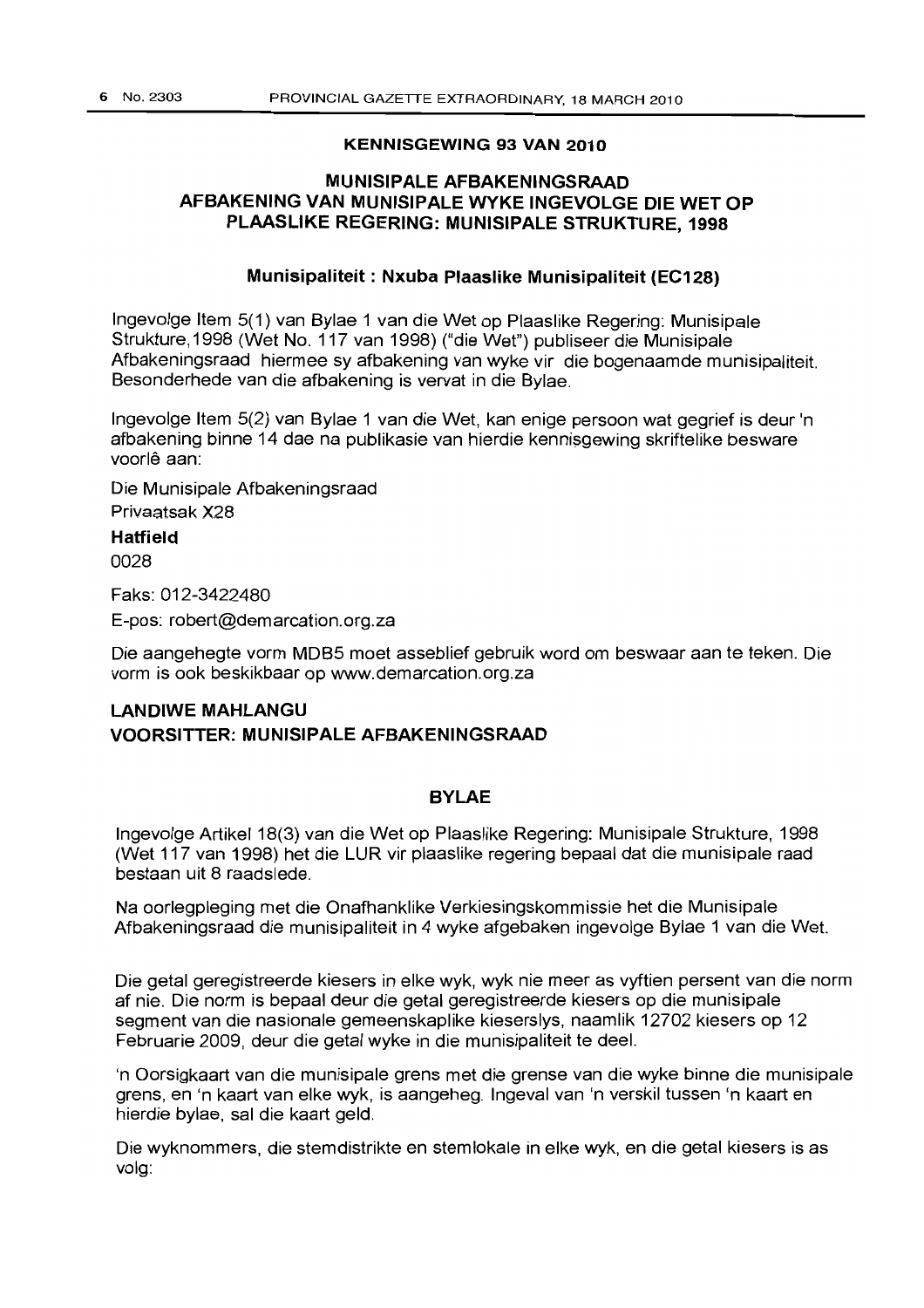| <b>Stemdistrik</b> | <b>Stemlokaal</b>   | <b>Getal kiesers</b> |
|--------------------|---------------------|----------------------|
| 10540022           | LINGELETHU CRECHE   | 2142                 |
| 10540055           | ITOWN HALL ADELAIDE | 638                  |
| 10760048           | <b>IWAGONSDRIFT</b> | 123                  |
| 10760071           | YELLOWWOODS         | 72                   |

# **WYK 1 het 2975 kiesers**

# **WYK 2 het 3443 kiesers**

| Stemdistrik | Stemlokaal                                              | <b>Getal kiesers</b> |
|-------------|---------------------------------------------------------|----------------------|
| 10540033    | LINGELETHU COMMUNITY CENTRE                             | 1718                 |
|             | 10540011 (Gedeelte)  BEZUIDENHOUTVILLE COMMUNITY CENTRE | 1725                 |

# **WYK 3 het 3168 kiesers**

| <b>Stemdistrik</b> | Stemlokaal                | <b>Getal kiesers</b> |
|--------------------|---------------------------|----------------------|
| 10560013           | <b>IBEDFORD TOWN HALL</b> | 1997                 |
| 10560024           | IMSOMBOMVU COMMUNITY HALL |                      |

### **WYK 4 het 3116 kiesers**

| <b>Stemdistrik</b>  | Stemlokaal                         | <b>Getal kiesers</b> |
|---------------------|------------------------------------|----------------------|
| 10540011 (Gedeelte) | BEZUIDENHOUTVILLE COMMUNITY CENTRE | 400                  |
| 10760015            | WINTERBERG COUNTRY CLUB            | 275                  |
| 10560035            | Inyarha town hall.                 | 1580                 |
| 10780062            | IGLENTHORN                         | 97                   |
| 10780017            | IEILDON                            | 199                  |
| 10760060            | MOLWENI PRIVATE GAME RESERVE       | 30                   |
| 10760059            | <b>POST RETIEF</b>                 | 190                  |
| 10760026            | <b>WALKERVALE</b>                  | 245                  |
| 10780051            | FAIRHOLDT CHURCH                   | 100                  |

**Belangrik: Hierdie Bylae bevat die totale getal geregistreerde kiesers op die munisipaliteit se segment van die nasionale gemeenskaplike kieserslys op 12 Februarie 2009, waarvoor voorsiening gemaak is in Goewermentskennisgewing No. 750 gepubliseer in Staatskoerant No. 32407 van 15 Julie 2009. Die stemdistriknommers, die grense van die stemdistrikte, die stemlokale, en die getal kiesers mag verander na die registrasie van kiesers vir die 2011 plaaslike verkiesings.**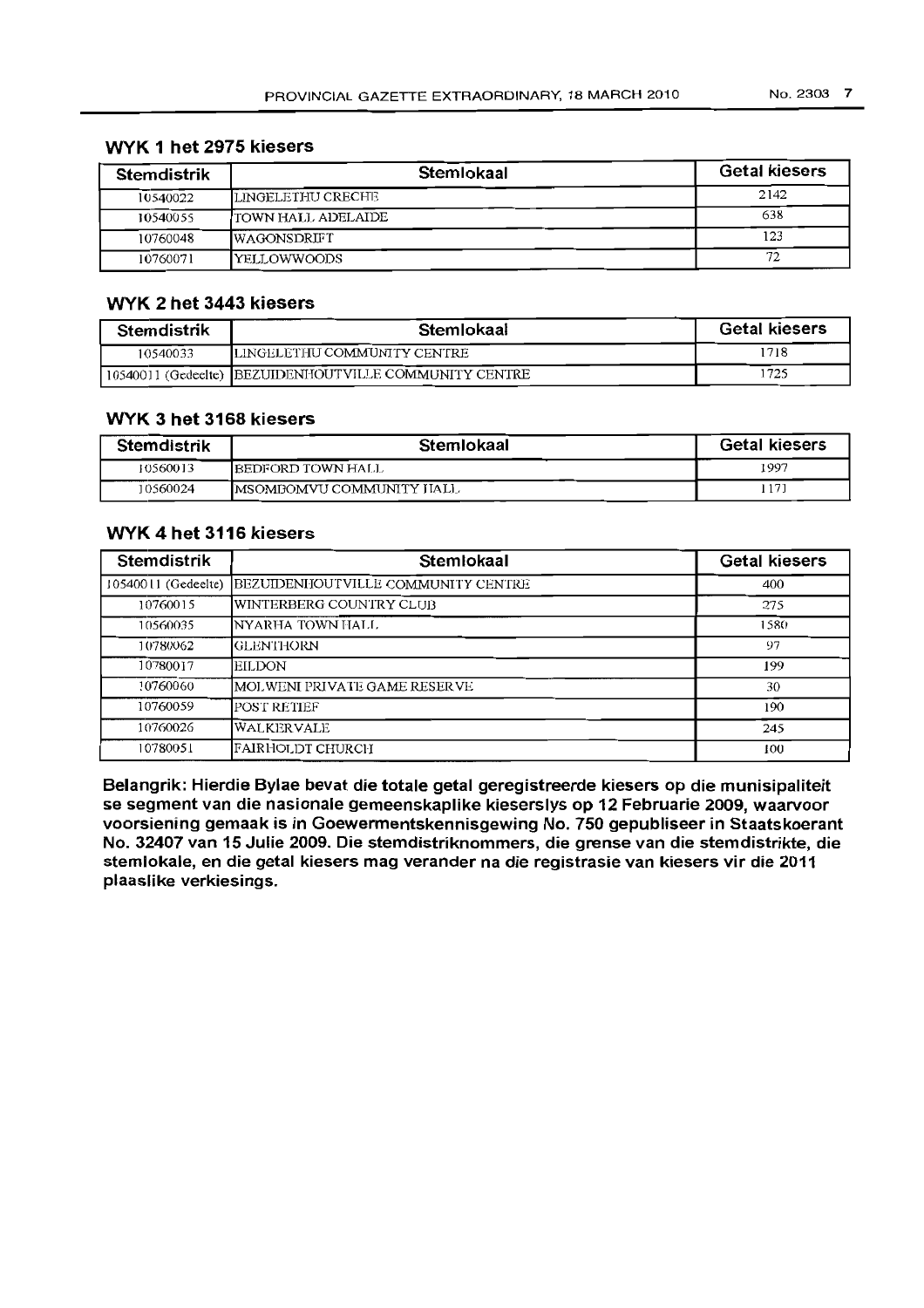#### **VORM MDB5**

#### WYKSAFBAKENING

#### BESWAAR INGEVOLGE ITEM 5(2) VAN BYLAE 1 VAN DIE WET OP PLAASLIKE REGERING: MUNISIPALE STRUKTURE, 1998

Hiermee teken ek beswaar aan teen die afbakening van die grense van die volgende wyke:

| <b>WYK NOMMER</b> | <b>REDE/MOTIVERING</b> |  |  |
|-------------------|------------------------|--|--|
|                   |                        |  |  |
|                   |                        |  |  |
|                   |                        |  |  |

Ek versoek die Munisipale Afbakeningsraad om die volgende alternatiewe voorstelle te oorweeg:

| Wyk nommer | Die wyk moet bestaan uit die volgende<br>stemdistrikte: (Voorsien die<br>stemdistriknommer en die getal<br>geregistreerde kiesers as volg<br>VD1123456(1500)+VD345678(2500)=4000) | Motivering |
|------------|-----------------------------------------------------------------------------------------------------------------------------------------------------------------------------------|------------|
|            |                                                                                                                                                                                   |            |
|            |                                                                                                                                                                                   |            |
|            |                                                                                                                                                                                   |            |
|            |                                                                                                                                                                                   |            |

Ek bevestig dat:

- die saamgevoegde stemdistrikte vonn 'n aaneenlopende wyk;
- die getal kiesers in elke wyk is binne die minimum en maksimum getal wat per wyk toegelaat word;
- die voorgestelde wyke voldoen in die a1gemeen aan die kriteria.

**HANDTEKENING** 

NAAMENVAN

**DATUM**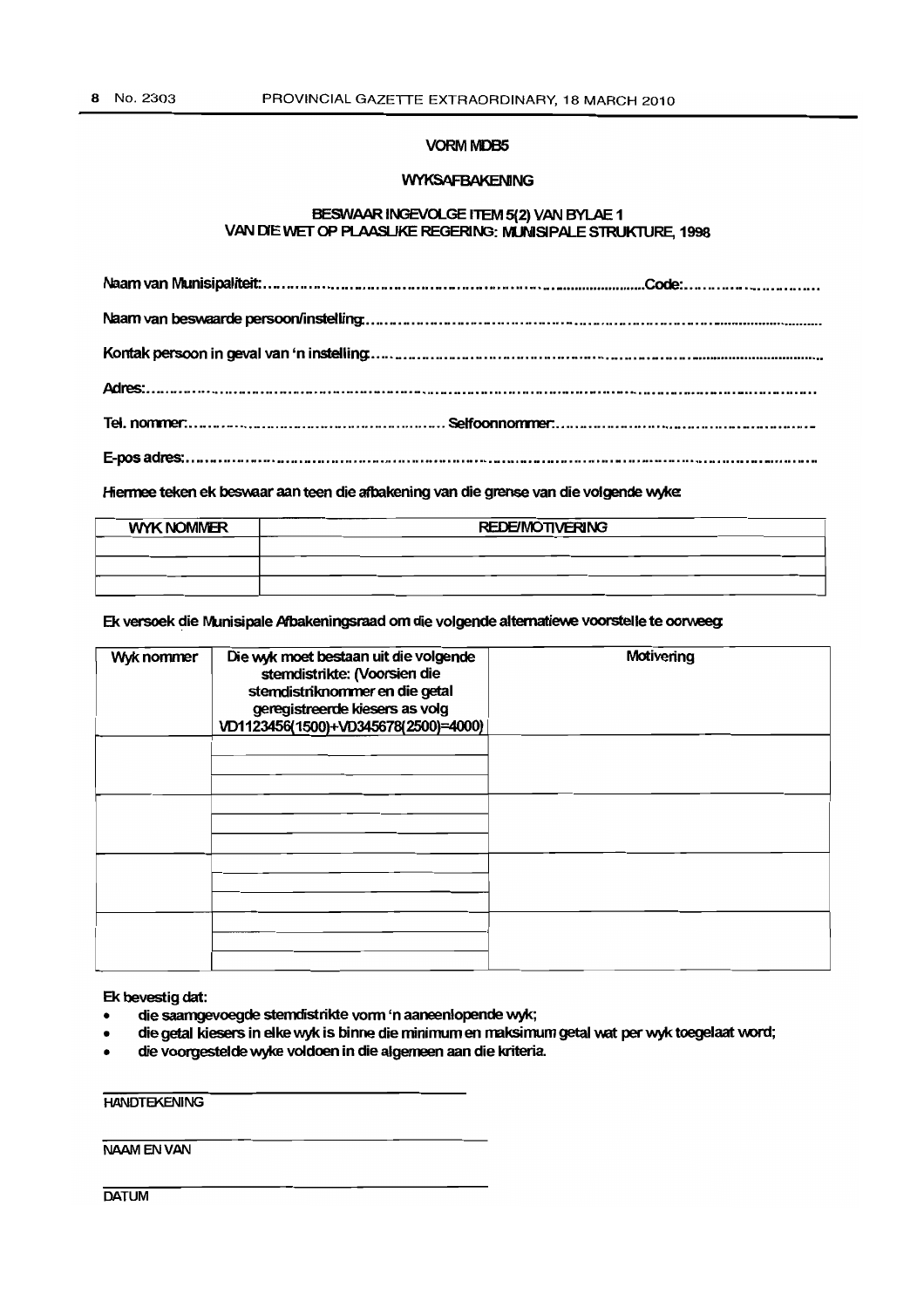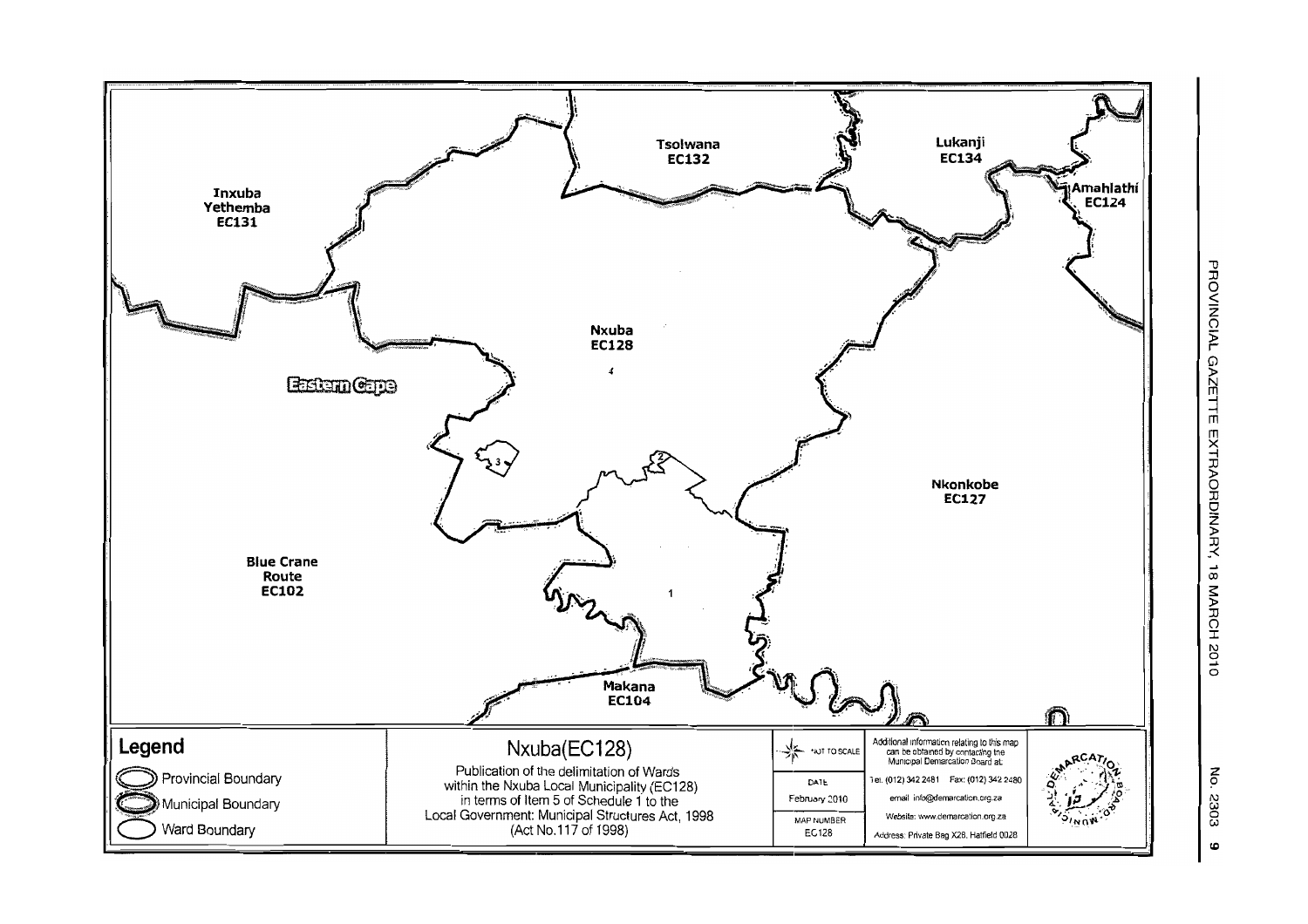

 $\ddot{\circ}$  $\mathbf{F}_{\mathbf{c}}$ 2303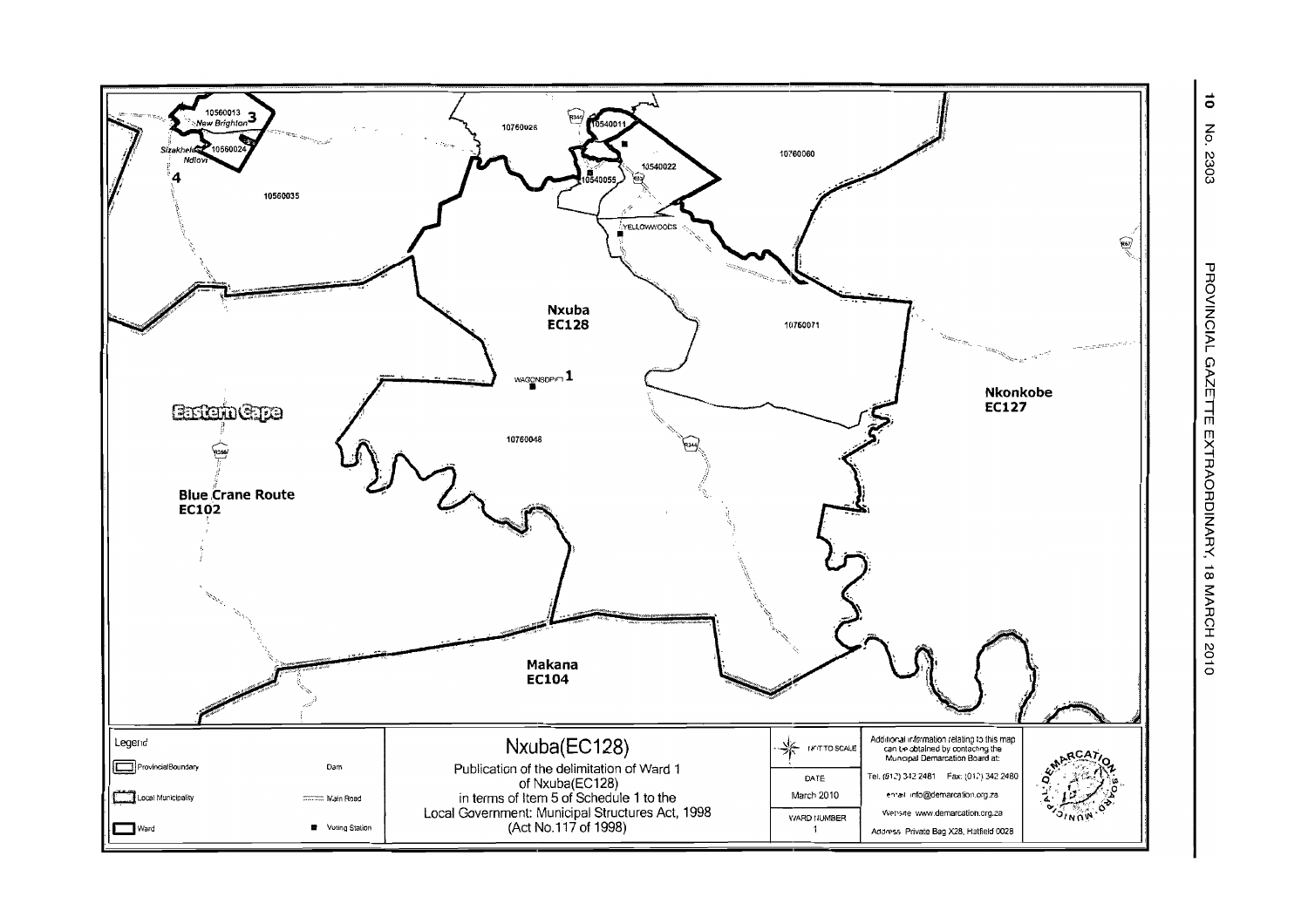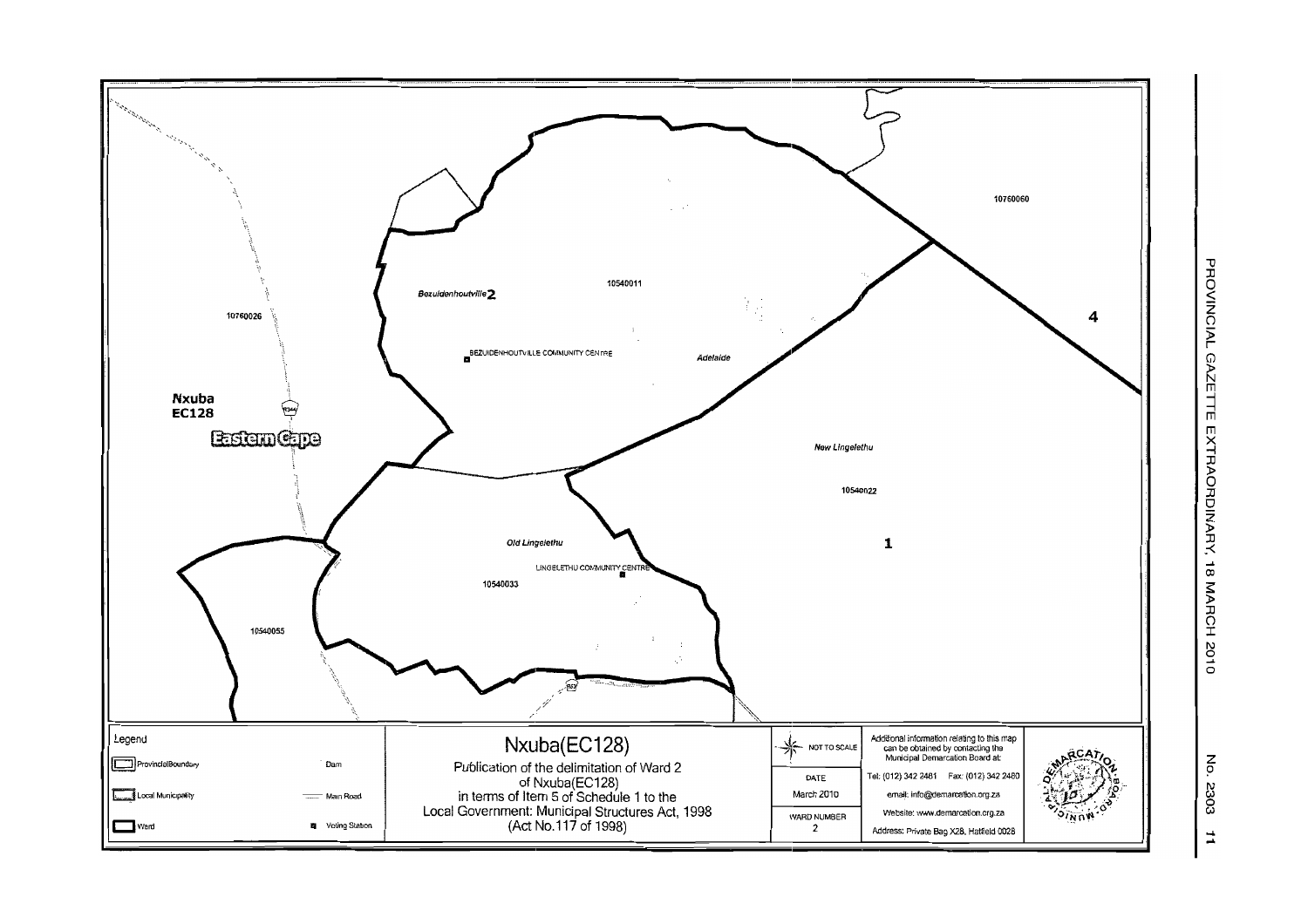